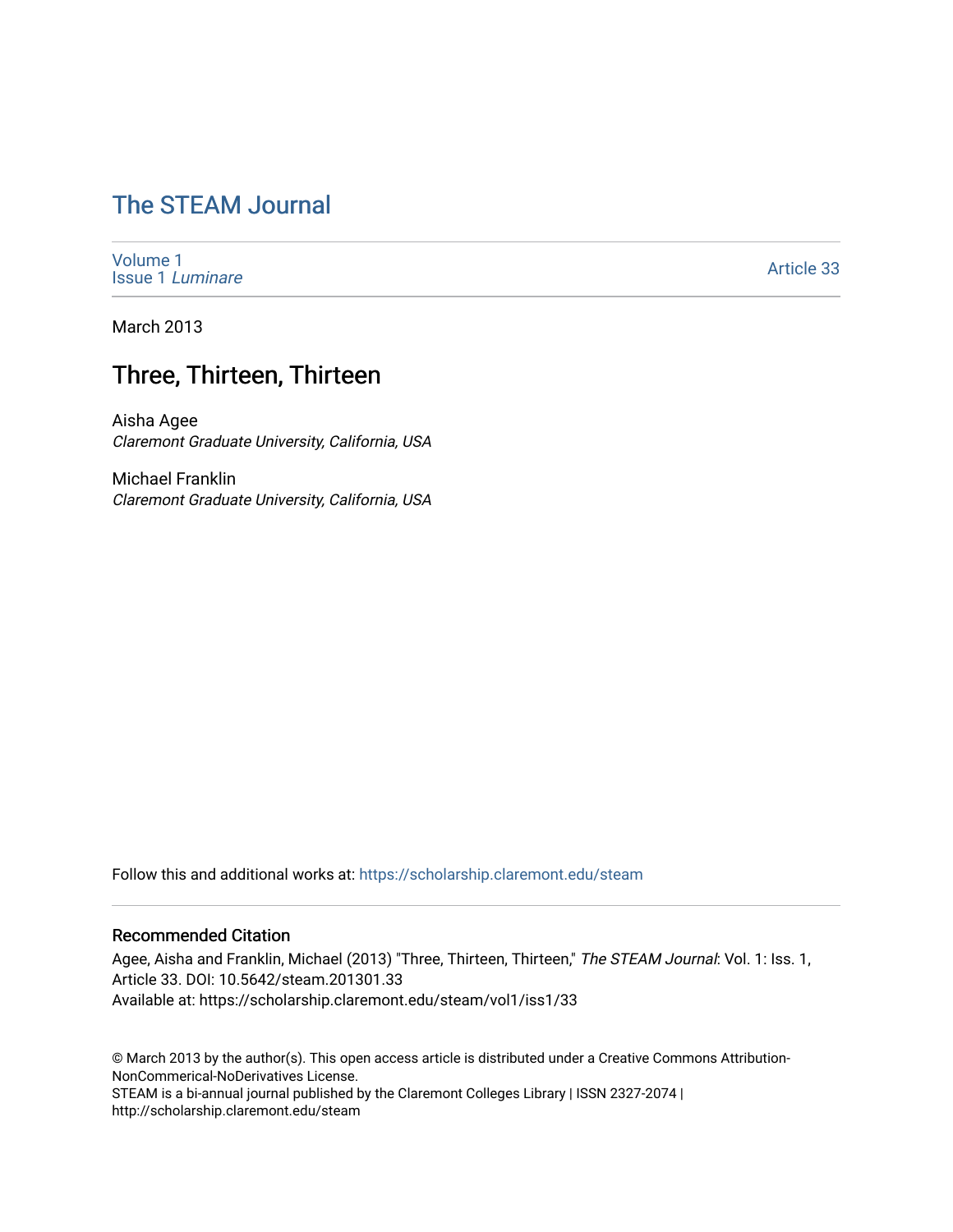### Three, Thirteen, Thirteen

### Creative Commons License



This work is licensed under a [Creative Commons Attribution-Noncommercial-No Derivative Works 3.0](https://creativecommons.org/licenses/by-nc-nd/3.0/) [License](https://creativecommons.org/licenses/by-nc-nd/3.0/).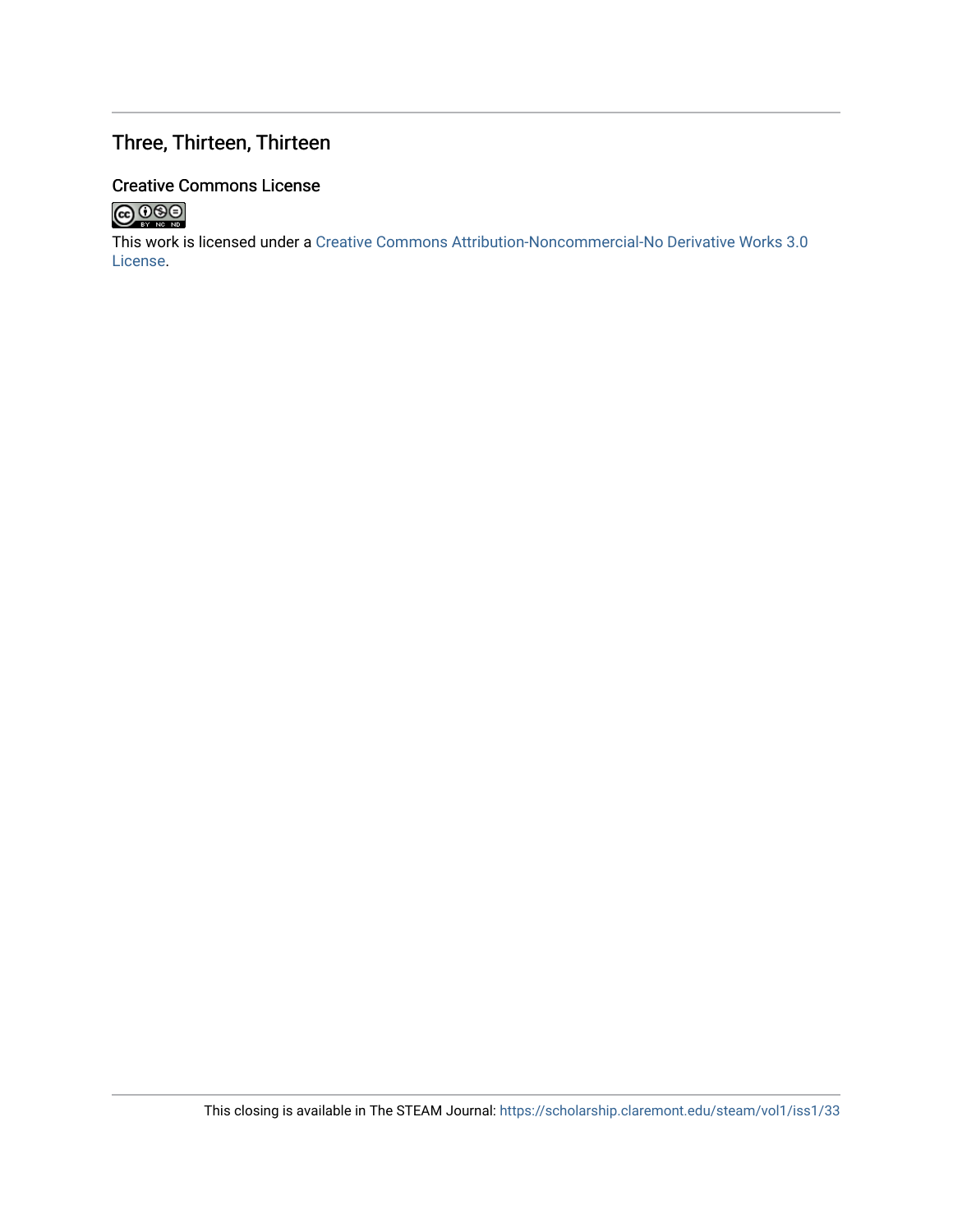

"The number 3 is dear to me.

Just like the sides of a triangle create one whole."

**Three, Thirteen, Thirteen** 

Artwork by Michael Franklin Poem by Aisha Agee